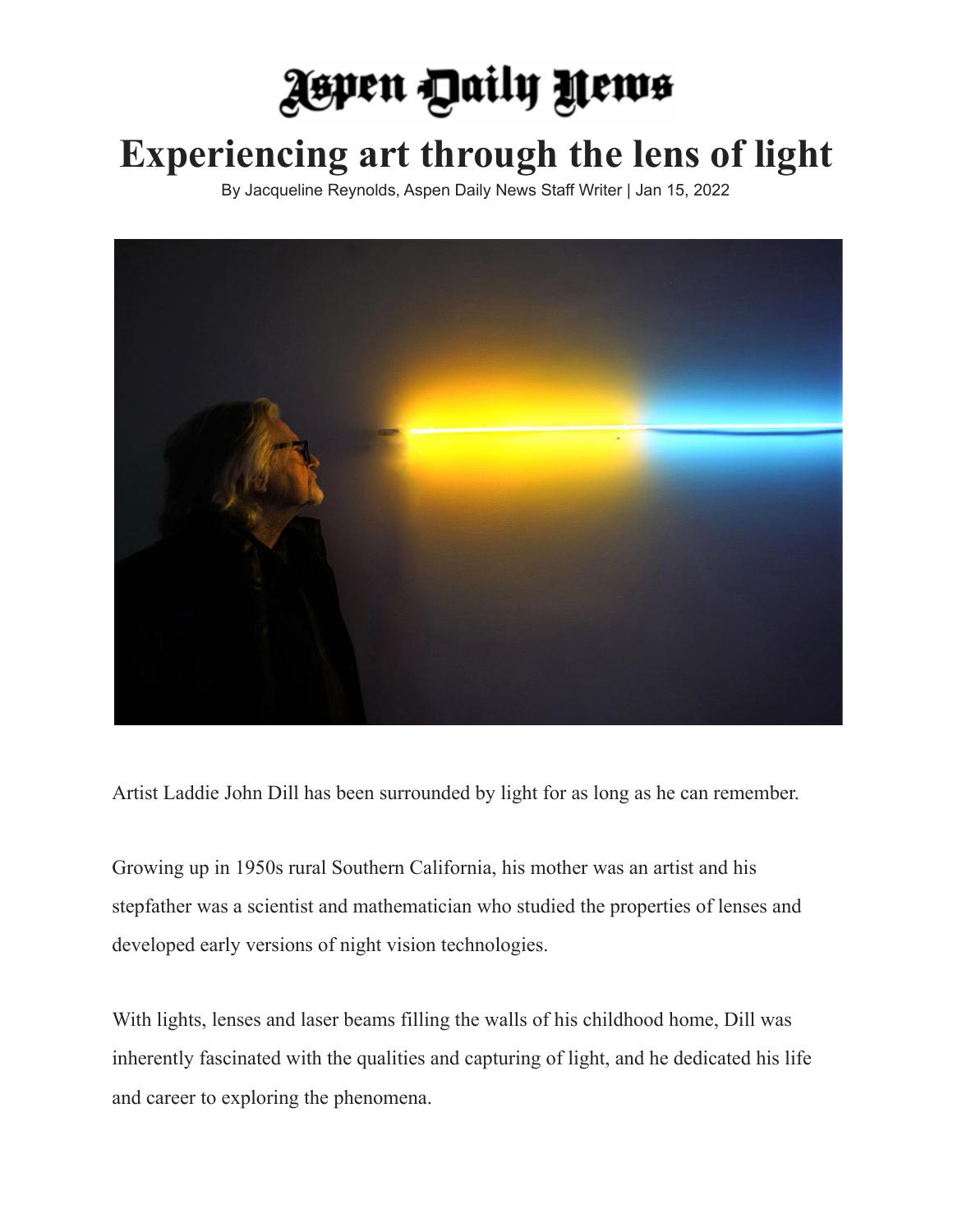"A lot of the work that I do and have done is relative to growing up in that environment, and my stepfather was a big influence on me — his approach to lights, lasers and things like that in our house," Dill said. "Over the years, I started to develop a way of mentally painting these light pieces."

After graduating from the Chouinard Art Institute in 1968, Dill connected with various artists of the "Light and Space Movement," a loosely-affiliated art movement influenced by the Southern California environment and new perceptual processes regarding the sensory and psychological impact of light. He had found his calling.

Now recognized as one of the leading Light and Space artists, Dill's work is in the permanent collections of national and international institutions, including the Museum of Modern Art in New York City, the Smithsonian in Washington, D.C., and the Pio Monte della Misericordia in Naples, Italy.

At 80 years old, the artist continues his practice, crafting sculptures and installations with light, electrified gases, glass, sand grains and other organic materials in his studio space in downtown Los Angeles.

"I consider my studio a very private place, like a lab in a sense," Dill said. "I've basically always used the Scientific Method approach — when something fails, it gives me more information than when it works — and I'm still experimenting."

Dill's reputable "Light Sentences" — which are hand-blown vertical glass tubes of varying lengths that emit sequences of colored and clear light — are currently featured in exhibits in Denmark, Italy, Massachusetts, California — and right here, in Aspen.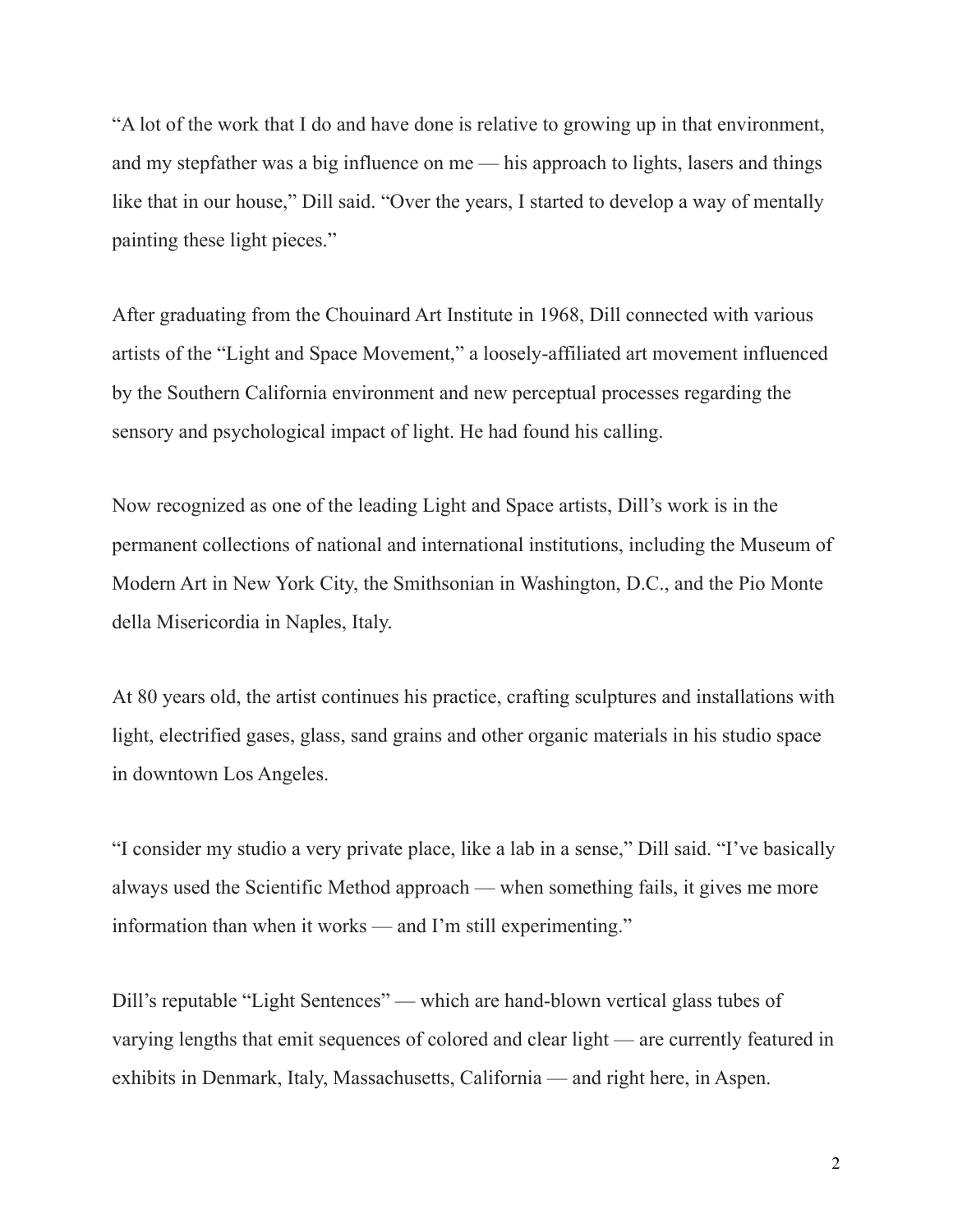On view through Feb. 20 at the New York-based Malin Gallery, a pop-up on East Hyman Avenue near the Aspen Art Museum, the solo exhibition titled "Light is the Object" features eight of Dill's ongoing "Light Sentence" series, one of his large "Light Catcher" sculptures and a site-specific "Light Plains" installation.

While Dill's "Light Sentences" are widely seen — he's been producing the series over the course of five decades — "Light Catcher" and "Light Plains" are rarely exhibited and most people have never seen these works in-person, gallery owner Barry Malin explained.

Malin, who returned to Aspen for the winter season after a successful summer pop-up experience, said this is Dill's first show with Malin Gallery, as well as the artist's first exhibit in Aspen.

"I thought this would be a good show because it relates to the environment and the ambient light, which you have an abundance of in Aspen," Malin said. "And then I thought, with the weather and it getting darker earlier here, this would be an interesting show because it changes during the course of the day too, depending on how the light is; in the evening, it's a little more dramatic."

Though "Light is the Object" marks Dill's first exhibition in Aspen, the artist has deep roots in town and the valley. In the early 1990s, he was an artist in residence at Anderson Ranch Arts Center, for printmaking. In cultivating relationships with artists and collectors over the years, there was a period of time when Dill was going to Aspen on a regular basis.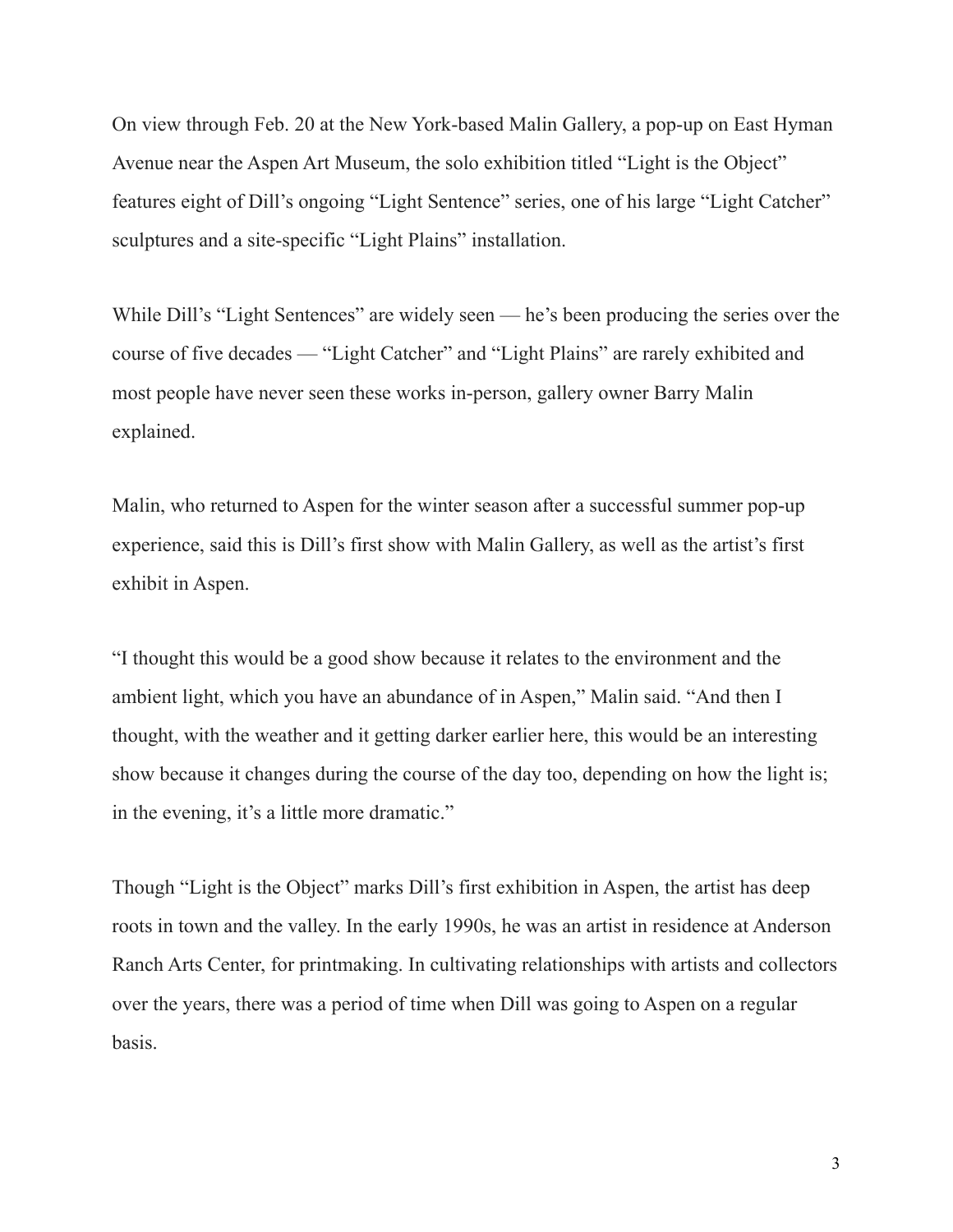"I've always known the Aspen community is very savvy to design and the arts," Dill said. "So in this first exhibit, I didn't mind showing stuff that was really raw."

An exhibition such as this one involves a very intricate installation process, Malin said. Prior to the show's opening on Jan. 6, Dill came out to Aspen to create "Light is the Object."

In collaboration with the show's curator Anna Hygelund, Dill said he decided to handcraft one of his "Light Plains" creations because of the way the sand pieces talk about landscape and "light defining landscape."

Composed of sand, glass and argon and neon lights, the "Light Plains" installations are created on site, as Dill arranges the materials to suit the space and local environment. In 2017, the MoMA acquired one of the "Light Plains" installations, and Dill said it took him over a week to put the piece together up on the fourth floor of the museum, describing the process as one of the best experiences he's ever had.

Tucked in the back corner of the Malin Gallery space, the sand piece for Aspen was created and installed to allow for a more intimate experience than previous "Light Plains," Dill said.

"Others I've done have looked like huge areas of landscape from a distance, and I wanted more intimacy with this one so people could see closely how the light comes up and through," he said. "It was perfect when installing it, with the snowstorm and white environment, it reflected on itself."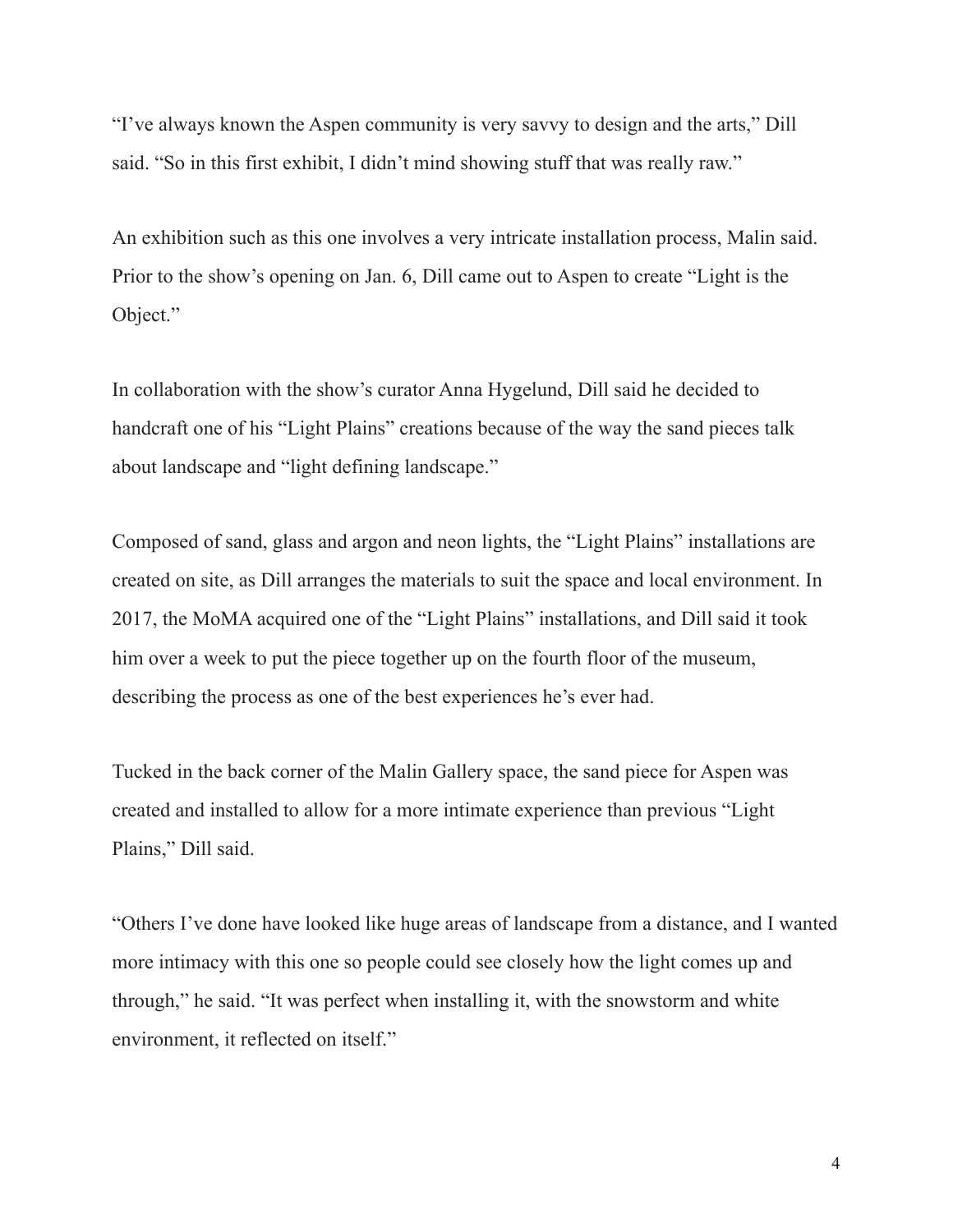Malin mentioned that Dill's sand pieces can be credited to the launch of his career. In the late 1960s, artist Robert Rauschenberg visited Dill's studio and discovered an early version of this work. Intrigued, Rauschenberg brought the influential gallerist Ileana Sonnabend to see the "Light Plains," which led to solo exhibitions for Dill in Sonnabend's famous gallery in New York in 1971 and coined Dill as the first Light and Space artist to exhibit on the East Coast.

With "Light Plains" and "Light Sentences" representing Dill's earlier artistry concepts, the massive "Light Catcher" sculpture belongs to Dill's more recent body of work. Beginning in the mid-2000s, Dill started crafting these sculptures from aircraft aluminum, disturbing the surface in a rhythm by grinding the material.

The result is a textured plane that reflects and transmits light to the viewer in different ways depending on perspective and light conditions. Though this piece is separate from the colorfully lit "Light Sentences" dispersed among the gallery walls, they work together throughout the course of the day, Malin said.

"Even photographically, there's an interplay between the works that involves the medium of light — the currency they exchange," he said.

In showing the three very different series of works in one space, a certain dynamic exists between the art pieces in terms of how the light shifts and interacts with the objects. This changing perception of light is especially evident from around 5-6 p.m. As the sky outside goes darker, the light literally becomes the object.